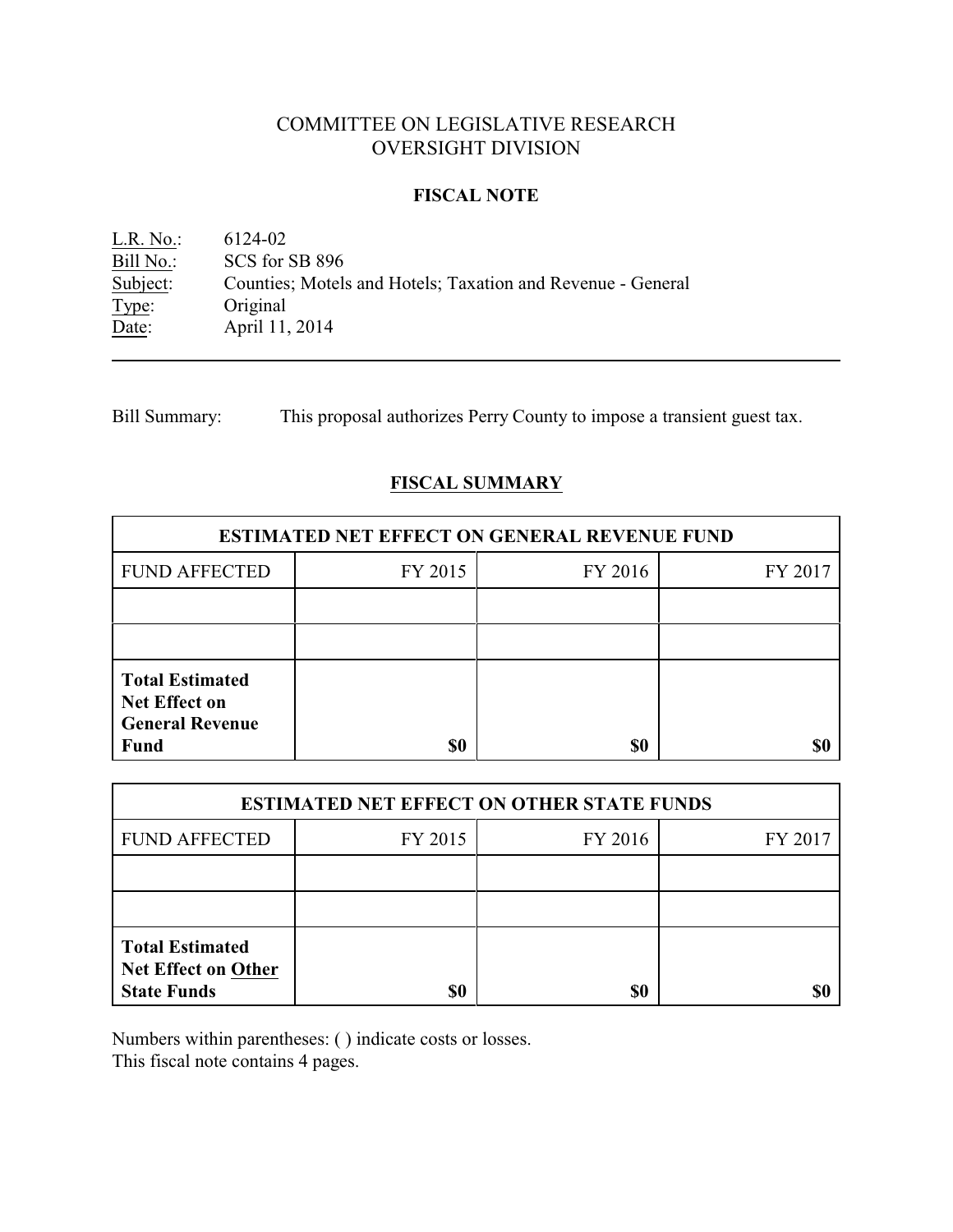L.R. No. 6124-02 Bill No. SCS for SB 896 Page 2 of 4 April 11, 2014

| <b>ESTIMATED NET EFFECT ON FEDERAL FUNDS</b>                        |         |         |         |  |
|---------------------------------------------------------------------|---------|---------|---------|--|
| <b>FUND AFFECTED</b>                                                | FY 2015 | FY 2016 | FY 2017 |  |
|                                                                     |         |         |         |  |
|                                                                     |         |         |         |  |
| <b>Total Estimated</b><br>Net Effect on All<br><b>Federal Funds</b> | \$0     | \$0     |         |  |

| <b>ESTIMATED NET EFFECT ON FULL TIME EQUIVALENT (FTE)</b>    |         |         |         |  |
|--------------------------------------------------------------|---------|---------|---------|--|
| <b>FUND AFFECTED</b>                                         | FY 2015 | FY 2016 | FY 2017 |  |
|                                                              |         |         |         |  |
|                                                              |         |         |         |  |
| <b>Total Estimated</b><br><b>Net Effect on</b><br><b>FTE</b> |         |         |         |  |

 $\Box$  Estimated Total Net Effect on All funds expected to exceed \$100,000 savings or (cost).

 $\Box$  Estimated Net Effect on General Revenue Fund expected to exceed \$100,000 (cost).

| <b>ESTIMATED NET EFFECT ON LOCAL FUNDS</b> |         |         |       |  |
|--------------------------------------------|---------|---------|-------|--|
| FUND AFFECTED                              | FY 2015 | FY 2016 | FY 20 |  |
| Local Government                           | \$0     | \$0     | \$0   |  |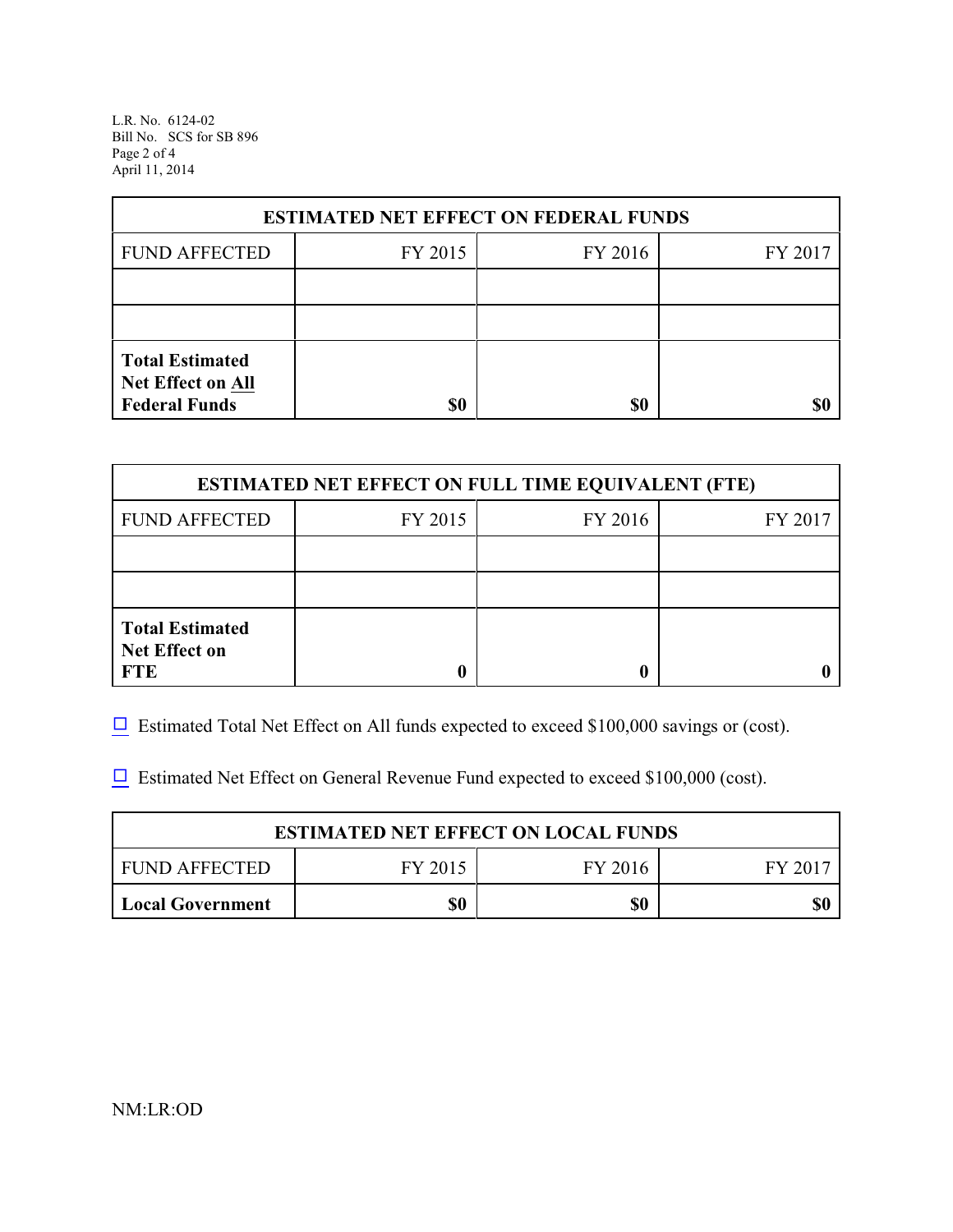L.R. No. 6124-02 Bill No. SCS for SB 896 Page 3 of 4 April 11, 2014

## **FISCAL ANALYSIS**

## ASSUMPTION

Officials at the **Department of Economic Development's Division of Tourism**, the **Office of the Secretary of State**, the **State Tax Commission** and the **Department of Revenue** each assume no fiscal impact to their respective agencies from this proposal.

Officials at the **City of Perryville** assume no fiscal impact from this proposal.

**Oversight** assumes this proposal is permissive in nature and would have no local fiscal impact without action by the governing body of Perry County and approval by the majority of voters. Oversight will reflect a \$0 impact to Local Political Subdivisions.

Officials at Perry County did not respond to **Oversight's** request for fiscal impact.

| FISCAL IMPACT - State Government | FY 2015<br>$(10 \text{ Mo.})$ | FY 2016    | FY 2017                       |
|----------------------------------|-------------------------------|------------|-------------------------------|
|                                  | <u>\$0</u>                    | <u>\$0</u> | $\underline{\underline{\$0}}$ |
| FISCAL IMPACT - Local Government | FY 2015<br>$(10 \text{ Mo.})$ | FY 2016    | FY 2017                       |
|                                  | <u>\$0</u>                    | <u>\$0</u> | <u>\$0</u>                    |

#### FISCAL IMPACT - Small Business

No direct fiscal impact to small businesses would be expected as a result of this proposal.

#### FISCAL DESCRIPTION

The proposed legislation appears to have no direct fiscal impact.

This legislation is not federally mandated, would not duplicate any other program and would not require additional capital improvements or rental space.

NM:LR:OD